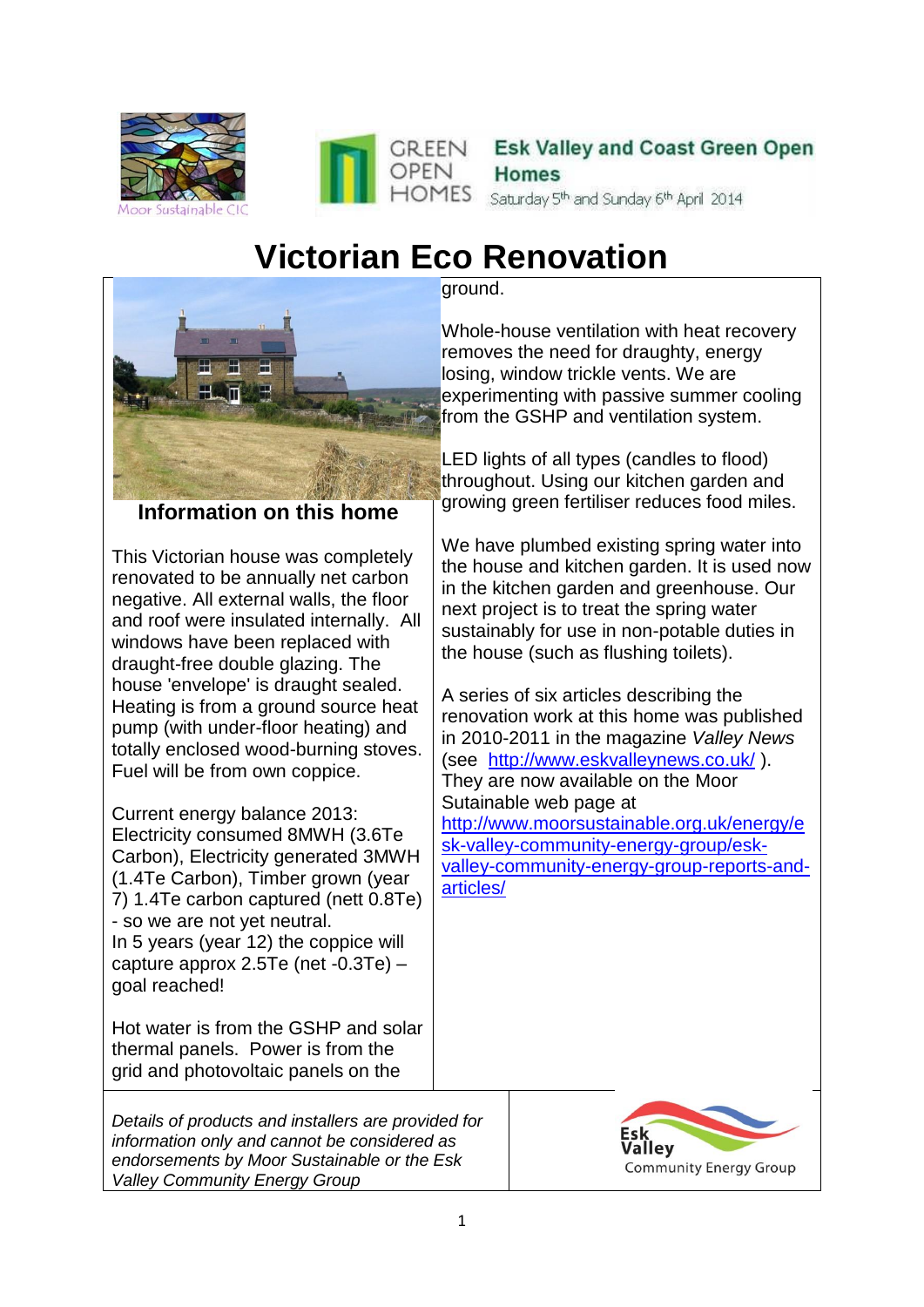## **Low-cost improvements**

Loft insulation, draught proofing and heating controls have all been included in the overall project.

**Issues to consider:-** Wiring for controls

# **'Big' insulation works**

All external walls and floors insulated with Phenolic Kingspan 100mm above ground, 75mm below ground. Insulation installed in timber frame inner "shell" then covered in plasterboard. Thickness 100 mm. U-value 0.2 W  $m^{-2}$  K<sup>-1</sup>

**Year of installation:-** 2010 **Supplier:-** [www.secondsandco.co.uk/](http://www.secondsandco.co.uk/) **Installer:-** DIY **Costs:-** Approximately . £25/sheet



**Issues to consider:-** All insulation MUST be sealed to prevent air exchange within the insulation. Don't forget between the joists and the window reveals.

*Details of products and installers are provided for information only and cannot be considered as endorsements by Moor Sustainable or the Esk Valley Community Energy Group*

## **Glazing and doors**

High specification timber (Accoya) sash windows and doors. Blade and bristle full draught seals, low iron glass, softcoat, warm-edge spacers, Argon filled.

**Supplier:** Carey & Fox, now [www.totali.uk.com/](http://www.totali.uk.com/)

**Costs:-** Approx. £800 per window

**Issues to consider:-** Glass specification, draught seals, timber stability and longevity.

## **Lighting systems and electrical appliances**

Low energy (A+ minimum) white goods**.** LED lights throughout the house, mostly GU10 and Candle shape

Convinced electricity network operator to reduce the voltage of our supply (this reduces consumption and increases equipment life).

**Year of installation:-** 2012 **Costs:-** £5 - £8 per bulb **Suppliers:-** www,simplyled,co,uk and [www.tcpi.eu/](http://www.tcpi.eu/)

**Issues to consider:-** Colour balance. Coverage (spot vs flood). Even though they are low temperature, LEDs still need heat clearance (esp GU10) – don't cover with insulation.

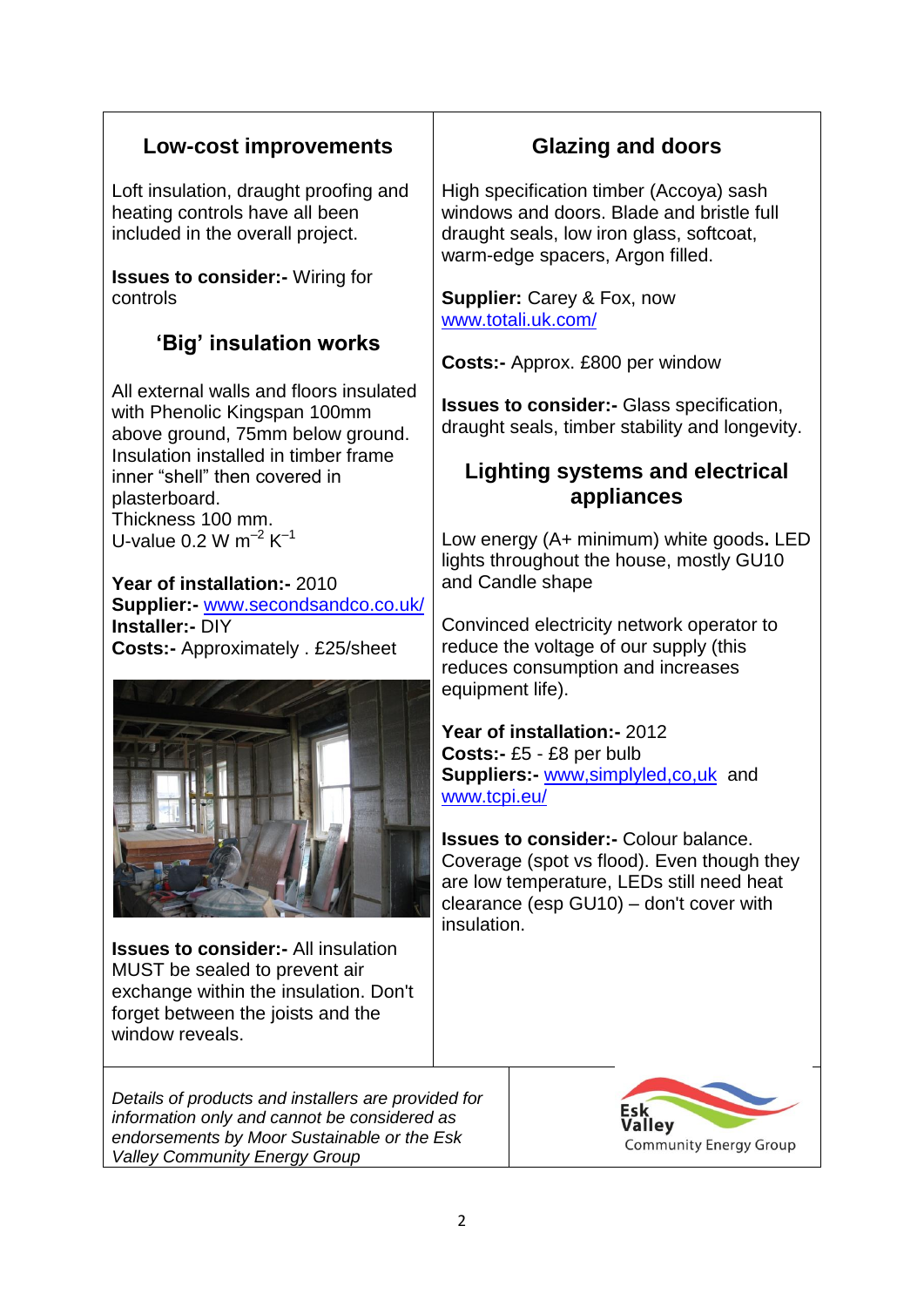# **High specification heating**

**Under floor heating on all floors.**

**Year of installation:-** 2010-2012

## **Suppliers:-**

Continental Underfloor Heating [www.ufh.co.uk](http://www.ufh.co.uk/) and Jupiter [www.jupiterunderfloorheating.com](http://www.jupiterunderfloorheating.com/)

#### **Costs:-** £3000+

**Technical details:-** 17mm AluPEX pipe 150 & 100mm spacing. In screed on lower floors – spreader plates on upper floor.

**Issues to consider:-** Pipe spacing, floor covering. Heat pumps work best at low temperatures. High spacing and carpets reduce heat pump efficiency.

## **Mechanical ventilation with heat recovery**

**Year of installation:-** 2011 **Installer:-** Total Home Environment [www.totalhome.co.uk/](http://www.totalhome.co.uk/)

**Manufacturer:-** Genvex **Costs:-** £2,000 + extra for pipework

**Issues to consider:-** Plastic ducts on the intake may introduce toxic chemicals into the house – use metal. Rigid/smooth-walled duct is much more efficient than flexible/corrugated. Summer bypass. Location of inlet/outlet. Insulation of duct in unheated areas. Balancing air flows.



## **Renewables:- heat**

## **Ground source heat pump**



**Year of installation:-** 2010 **Installer and Supplier:-** Geowarmth [www.geowarmth.co.uk/](http://www.geowarmth.co.uk/)

**Costs:-** £18,000 including Solar Thermal (see below) and Thermal Stores

**Grant scheme:-** Low Carbon Building Programme Phase 2 replaced with RHI

**Manufacturer / output:-** Vaillant 10kW

**Issues to consider:-** Heat output if using radiators or house poorly insulated. Ground collector (straight vs slinky vs panels vs bore hole).

*Details of products and installers are provided for information only and cannot be considered as endorsements by Moor Sustainable or the Esk Valley Community Energy Group*

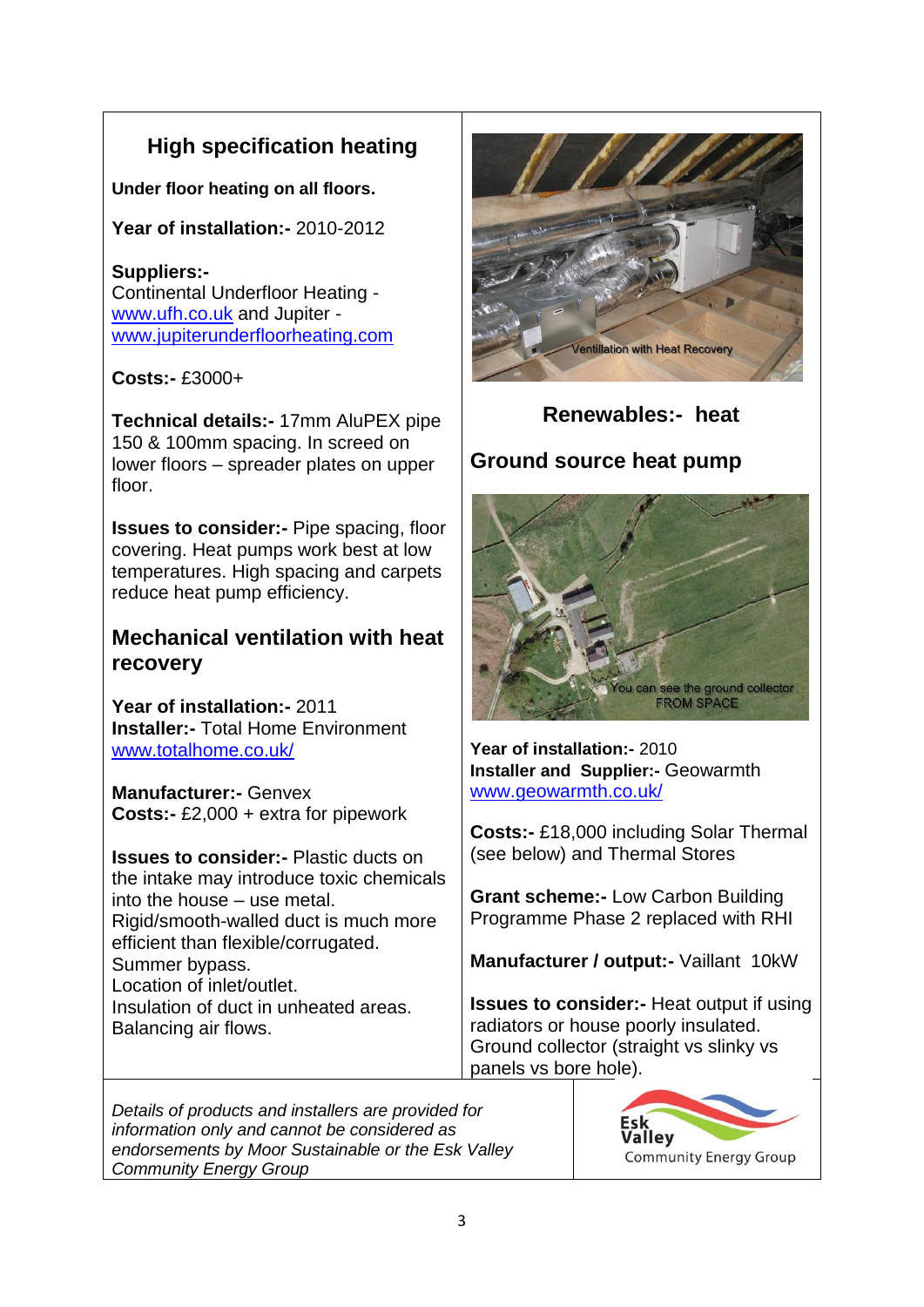Electricity supply (>4kW, >50A peak) Noise (less of a problem with modern units).

Size of ancillary equipment.

#### **Solar hot water**

For year of installation, installer, supplier, costs and grant scheme see the section above on the heat pump.

#### **Manufacturer / output:-** 2x Worcester

Bosch panels with total area of 4.2  $m^2$ . Vaillant controller.

#### **Issues to consider:-**

Insulation of pipe-work.

Expansion vessel size (needs to be

properly calculated)

Usage (e.g. feeding an already heated tank renders it useless).

Stagnation – if you don't take the heat away from the panel (e.g. power cut, tank full) stagnation can degrade the heat transfer fluid.

Flat panel (low efficiency/low stagnation issue) vs evacuated tube (high efficiency / high stagnation issue).

#### **Thermal store with heat exchanger**

The heat exchanger allows potable hot water with no need for *Legionella* heating cycle.

*For year of installation, installer, supplier, costs and grant scheme see the section above on the heat pump.*

**Manufacturer / capacity:-** Hygenik 800 litres + Ariston 300 litres (solar thermal) and Alfa Laval potable water heat exchanger.

**Issues to consider:-** Heat loss/lagging, floor loading, size, expansion vessel size, *Legionella.*

*Details of products and installers are provided for information only and cannot be considered as endorsements by Moor Sustainable or the Esk Valley Community Energy Group*



### **Wood burning stoves**

**Year of installation:-** 2010 **Supplier:- Yorkshire Heating Supplies,** Starbeck (company may no longer exist as website not found).

**Costs:-** £1,800 for two.

#### **Manufacturer / model / output:-**  Clearview Pioneer 5kW

#### **Issues to consider**

Source of combustion air (duct from outside), multi-fuel possibilities, ability to keep glass clean, chimney quality.

## **Renewables:- electricity**

**Solar PV.** Ground mounted, no concrete, recycled plastic mounting "bins" (i.e. no additional "high-carbon" aluminium frames).

**Year of installation:-** 2010

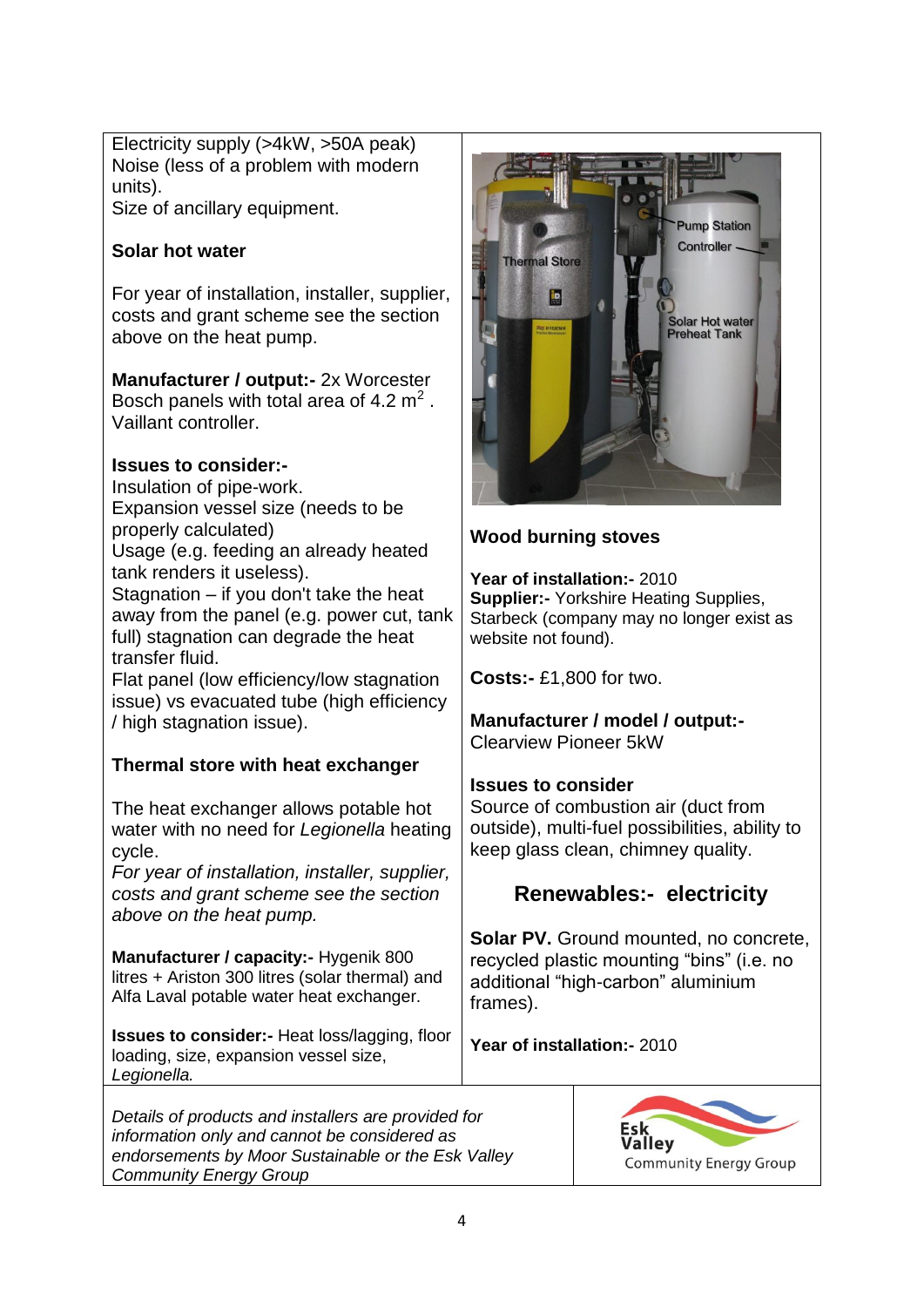| <b>Supplier:- Access Renewables</b>    |  |
|----------------------------------------|--|
| (May be out of business at April 2014) |  |

**Costs:-** £17000 including groundworks.

**Benefits:-** 11 MWh from installation to end of March 2014, giving a 30% return on capital costs in 3.5 years. FIT payments for electricity generated.

**Manufacturer / model / output:-** 20 panels @ 185 W, giving a total of 3.7 kW. 5KW Fronius inverter. Mitsubishi PV panels, polycrystalline. Works better in diffuse light with high level cloud rather than full sunshine.

**Issues to consider:-** Ground vs roof mounting. Orientation.



#### **Water management**

Use of spring water, dual-flush toilets, aerated shower nozzle (reduced water flow). Not yet solved the discolouration of the spring water – future project.

**Year of installation:-** 1850!

*Details of products and installers are provided for information only and cannot be considered as endorsements by Moor Sustainable or the Esk Valley Community Energy Group*

## **Lifestyle changes**

**Growing food, growing fuel:-**

400 trees on 0.8 ha. Planting began winter 2006-7.

Coppice cycles 3 to 50 years (willow to oak).

Kitchen garden fertiliser from Comfrey bed plus 100% vegetative recycle to compost.